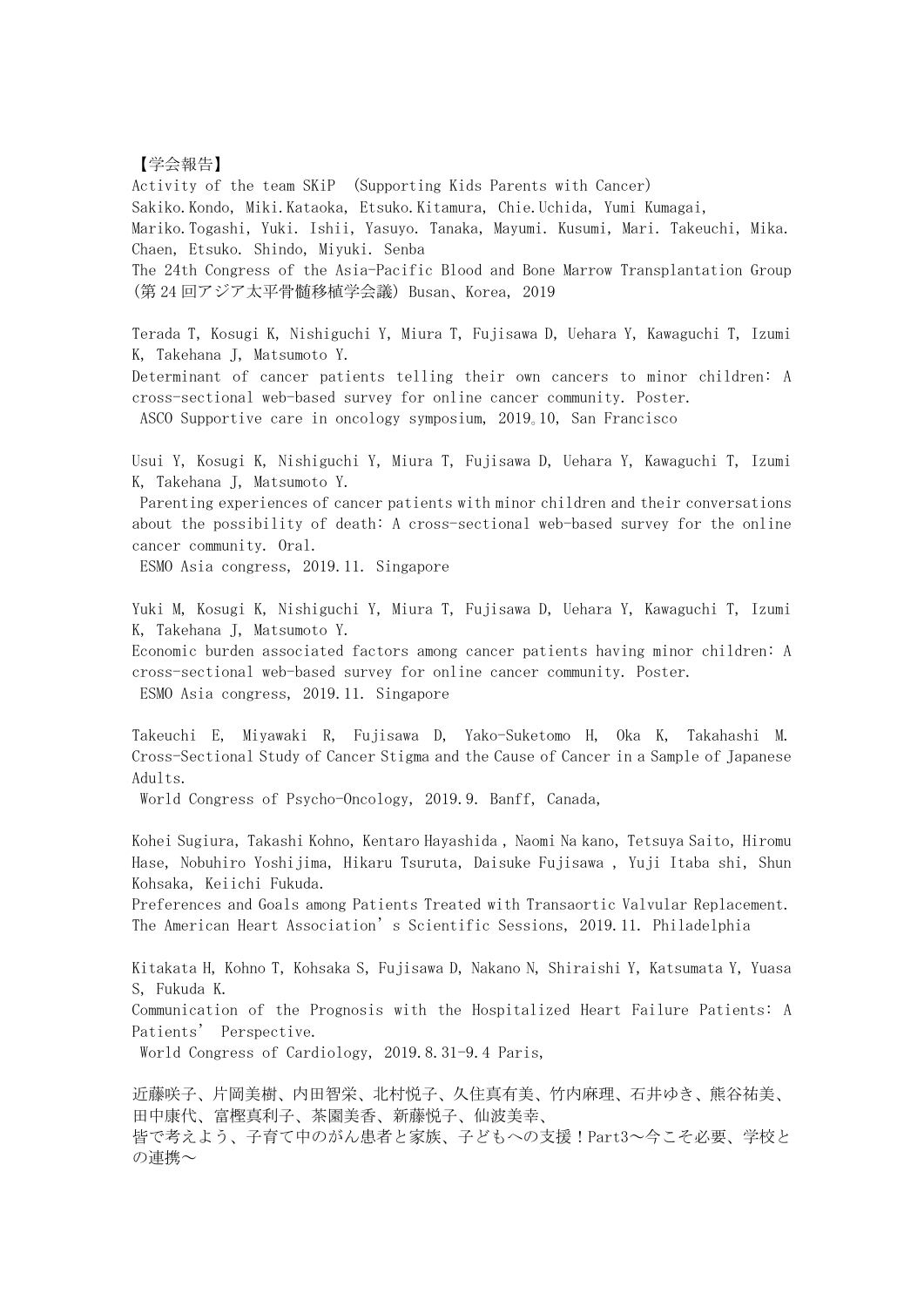第 33 回日本がん看護学会学術集会 2019 年 2 月 福岡

土屋雅子,藤澤大介,鷹田佳典,谷口明子,高橋都. 小児期, AYA 期がん経験者の初めての就職活動における,病気開示に関する相談支援行動と 意思決定支援へのニーズ.

第 1 回 AYA がんの医療と支援のあり方研究会学術集会 2019 年 2 月名古屋

鷹田佳典、谷口明子、藤澤大介、岡田晃、高橋都、土屋雅子. 初めての就職活動を行う小児期・AYA 期発症がん経験者の就職支援に関わる担当者が、病気 開示の意思決定支援ガイドに求める項目.

第 1 回 AYA がんの医療と支援のあり方研究会学術集会 2019 年 2 月名古屋

鷹田佳典、谷口明子、藤澤大介、岡田晃、高橋都、土屋雅子. 就職支援担当者の考える、初めての就職活動を行う小児期・AYA 期発症がん経験者の病気開 示・非開示のメリット・デメリット. 第 1 回 AYA がんの医療と支援のあり方研究会学術集会 2019 年 2 月名古屋

伊東俊雅、金子健 他

シンポジウム7緩和薬物療法認定薬剤師·全員集合!

~原点回帰・緩和薬物療法認定薬剤師の使命とは~

ワークショップ 1 「緩和医療における医療安全のためのココロエ」~ロールプレイを交えて~ ワークショップ 2 研究会 (かんわ café) を通して考える~病院·地域を繋ぐ真の薬薬連携 WS ~ 緩和ケア領域におけるフアーマシューティカルケア~プレアボイド報告から考える~(ポスター) 薬局・病院連携ワールドカフェ方式緩和医療領域研究会開設とその質的アンケート報告 -第 1 報-

第 13 回日本緩和医療薬学会年会 2019 年 5 月 幕張

瀧野陽子

「レスキュー薬にオキシコドンとヒドロモルフォンを使い分けることでがん疼痛と呼吸困 難の併存に対応した一症例」 第 24 回日本緩和医療学会学術大会 2019 年 6 月 横浜

榎戸正則, 近藤享子, 武井宣之, 藤澤大介, 小川朝生. 新たに肺がんと診断された高齢癌患者の化学療法に関する治療同意能力及びその関連因子 の評価.

第 24 回日本緩和医療学会学術大会 2019 年 6 月 横浜

角甲純、藤澤大介、竹内麻里、谷向仁、松田能宣、井上真一郎、奧山徹、稲垣正俊、内富 庸介、

日本サイコオンコロジー学会ガイドライン策定委員会せん妄小委員会. JPOS-JASCC がん患 者におけるせん妄ガイドライン CQ9:せん妄を有するがん患者に対して、家族が望むケアに はどのようなものがあるか?

第 24 回日本緩和医療学会学術大会 2019 年 6 月 横浜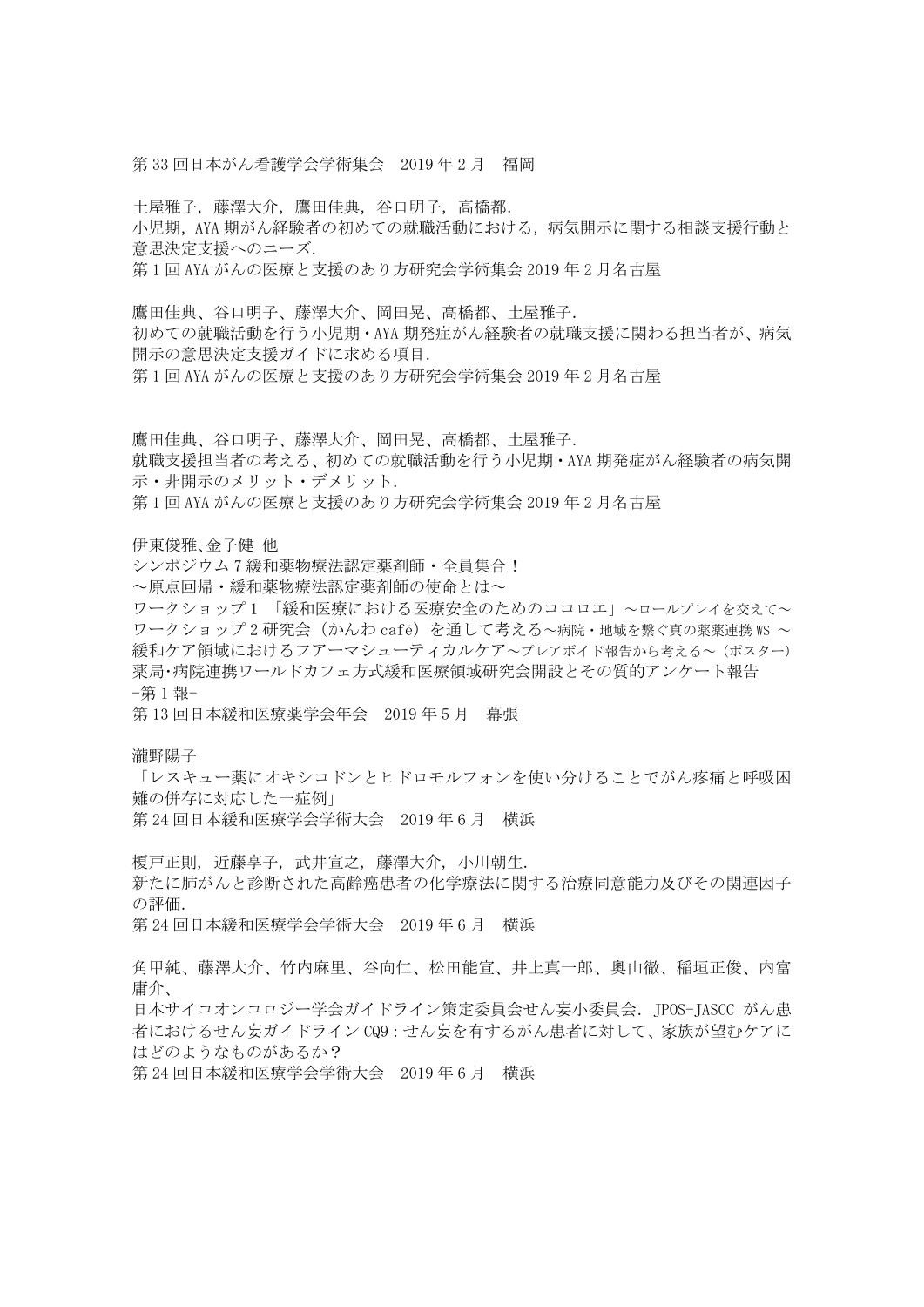竹内麻理、藤澤大介、角甲純、谷向仁、松田能宣、井上真一郎、奧山徹、稲垣正俊、内富 庸介、

日本サイコオンコロジー学会ガイドライン策定委員会せん妄小委員会. JPOS-JASCC がん患 者におけるせん妄ガイドライン CQ8:がん患者の終末期のせん妄に対して、せん妄症状の軽 減を目的として推奨されるアプローチにはどのようなものがあるか? 第 24 回日本緩和医療学会学術大会 2019 年 6 月 横浜

金子健

シンポジウム 5 医薬情報委員会企画 「医薬情報委員会の新たな取り組みの紹介」 プレアボイド報告の重点的収集事例の検討と利活用について シンポジウム 5 第 2 回日本病院薬剤師会 Future Pharmacist Forum 2019 年 6 月 東京

橋口さおり

大学病院での緩和ケア教育.シンポジウム 2

ペインクリニシャン、麻酔科医が緩和医療にもっと関わるためにはどうすればいいか. 日本ペインクリニック学会第 53 回大会 2019 年 7 月 熊本

金子健

シンポジウム 9「小児期の緩和医療の実際を学ぶ ~成人医療と異なる薬物療法との出会い ~」現場の実際とAYA世代への対応 第 27 医療薬学フォーラム 2019 年 7 月 広島

田村法子、藤澤大介、朴順禮、佐藤寧子、瀧田結香、佐渡充洋、佐藤泰憲、三村將. 乳がん患者に対するマインドフルネス認知療法の治療効果予測因子. 日本サイコオンコロジー学会 2019 年 10 月 東京

井上裕次郎, 小杉和博, 西口洋平, 三浦智史, 藤澤大介, 上原優子, 川口崇, 泉夏代, 竹 鼻淳, 松本禎久.

18 歳未満の子どもをもつがん患者を対象とした、子どもに関する相談相手の現状と追加の 相談相手の希望に関するウェブ調査.

日本緩和医療学会第 2 回関東・甲信越支部学術大会 2019 年 11 月 東京

竹内麻理、藤澤大介、角甲純、谷向仁、松田能宣、井上真一郎、奧山徹、稲垣正俊、内富 庸介、

日本サイコオンコロジー学会ガイドライン策定委員会せん妄小委員会. JPOS-JASCC がん患 者におけるせん妄ガイドライン CQ8: がん患者の終末期のせん妄に対して、せん妄症状の軽 減を目的として推奨されるアプローチにはどのようなものがあるか?

第 32 回日本総合病院精神医学会 2019 年 11 月 倉敷

角甲純、藤澤大介、竹内麻里、谷向仁、松田能宣、井上真一郎、奧山徹、稲垣正俊、内富 庸介、

日本サイコオンコロジー学会ガイドライン策定委員会せん妄小委員会.

JPOS-JASCC がん患者におけるせん妄ガイドライン CQ9:せん妄を有するがん患者に対して、 家族が望むケアにはどのようなものがあるか?

第 32 回日本総合病院精神医学会 2019 年 11 月 倉敷